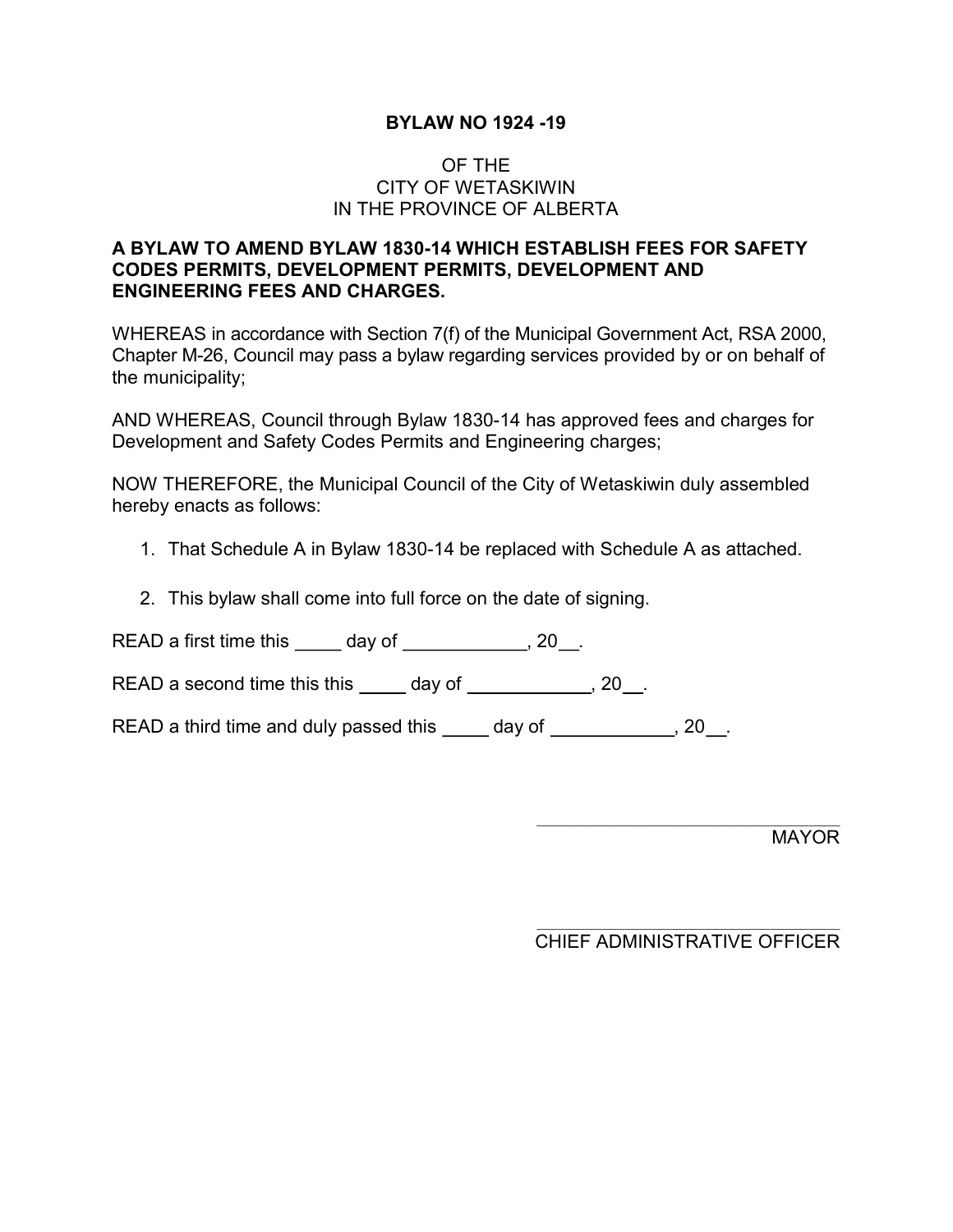| <b>Development Permit Fees</b>                                                                                                                                                                          |                                    |
|---------------------------------------------------------------------------------------------------------------------------------------------------------------------------------------------------------|------------------------------------|
| <b>Accessory Buildings</b>                                                                                                                                                                              | \$75                               |
| <b>Residential Additions</b>                                                                                                                                                                            | \$75                               |
| <b>Secondary Suites</b>                                                                                                                                                                                 | \$75                               |
| <b>Carports and Garages</b>                                                                                                                                                                             | \$75                               |
| Decks                                                                                                                                                                                                   | \$75                               |
| <b>Manufactured Home</b>                                                                                                                                                                                | \$200                              |
| New Single Residential Dwelling                                                                                                                                                                         | \$200                              |
| Multi-Family                                                                                                                                                                                            | \$200 plus \$60 for each unit      |
| Home Office                                                                                                                                                                                             | \$75                               |
| <b>Minor Home Based Business</b>                                                                                                                                                                        | \$75                               |
| Major Home Based Business                                                                                                                                                                               | \$150                              |
| <b>Discretionary Notification</b>                                                                                                                                                                       | \$75                               |
| Commercial, Industrial, Institutional, includes additions and accessory buildings<br>\$0 to \$500,000                                                                                                   | \$250 plus \$0.10/\$1,000 of value |
| \$500,001 to \$1,000,000                                                                                                                                                                                | \$350 plus \$0.10/\$1,000 of value |
| Over \$1,000,000                                                                                                                                                                                        | \$750 plus \$0.10/\$1,000 of value |
| Demolition                                                                                                                                                                                              | \$75                               |
| Change in Use                                                                                                                                                                                           | \$150                              |
| Cannabis Retail Random Selection Process Application Fee                                                                                                                                                | \$500                              |
| Cannabis Retail Development Permit                                                                                                                                                                      | \$5,000                            |
| Signs<br>Awning, Banner, Canopy, Electronic Message, Fascia, Fence, Fixed, Flashing,<br>Freestanding, Low, Multiple Tenant, Neighborhood Identification, Non-<br>Fixed, Peddler, Pole, Projecting, Roof | Included in business license       |
| Portable - For Profit                                                                                                                                                                                   | \$50 for 3 months                  |
| Portable - Non-Profit                                                                                                                                                                                   | No charge, 30 day permit           |
| <b>Billboard</b>                                                                                                                                                                                        | \$500 (annually)                   |
| Variance - Prior to commencement of Development                                                                                                                                                         | \$100 plus notification fee        |
| Variance - After Completion of Development                                                                                                                                                              | \$300 plus notification fee        |
| Occupancy Permit\ Damage and Grading Deposit Fee                                                                                                                                                        |                                    |
| Detached garages, home additions or renovations, basement development,<br>secondary suites or similar residential developments                                                                          | \$250                              |
| Single Residential Dwellings, Duplex Units                                                                                                                                                              | \$2,500                            |
| Multi-Family Dwellings over four suites                                                                                                                                                                 | \$3,500                            |
| Commercial, industrial or institutional additions, renovations and new<br>buildings under \$25,000                                                                                                      | \$250                              |
| Commercial, industrial or institutional additions, renovations and new<br>buildings under \$1,000,000 in value                                                                                          | \$2,500                            |
| Commercial, industrial or institutional additions, renovations and new<br>buildings over \$1,000,000 in value                                                                                           | \$10,000                           |
| Annual Vendor Permit                                                                                                                                                                                    | \$100                              |
| <b>Other Development Fees</b>                                                                                                                                                                           |                                    |
| Land Use Bylaw Amendments                                                                                                                                                                               | \$750 plus advertising fee         |
| Area Structure Plan Amendments                                                                                                                                                                          | \$750 plus advertising fee         |
| Area Structure Plan Applications                                                                                                                                                                        | \$1,500 plus advertising fee       |
| Municipal Development Plan Amendments                                                                                                                                                                   | \$750 plus advertising fee         |
| <b>Advertising Fee</b>                                                                                                                                                                                  | \$900                              |
| Development Agreement                                                                                                                                                                                   |                                    |
| Standard                                                                                                                                                                                                | \$1,000                            |
| Multi-Stage                                                                                                                                                                                             | \$2,000                            |
| In-fill                                                                                                                                                                                                 | \$800                              |
| <b>Encroachment Agreements</b>                                                                                                                                                                          | \$200 plus registration fees       |
| <b>Compliance Certificates</b>                                                                                                                                                                          |                                    |

Schedule A - Development and Engineering Fees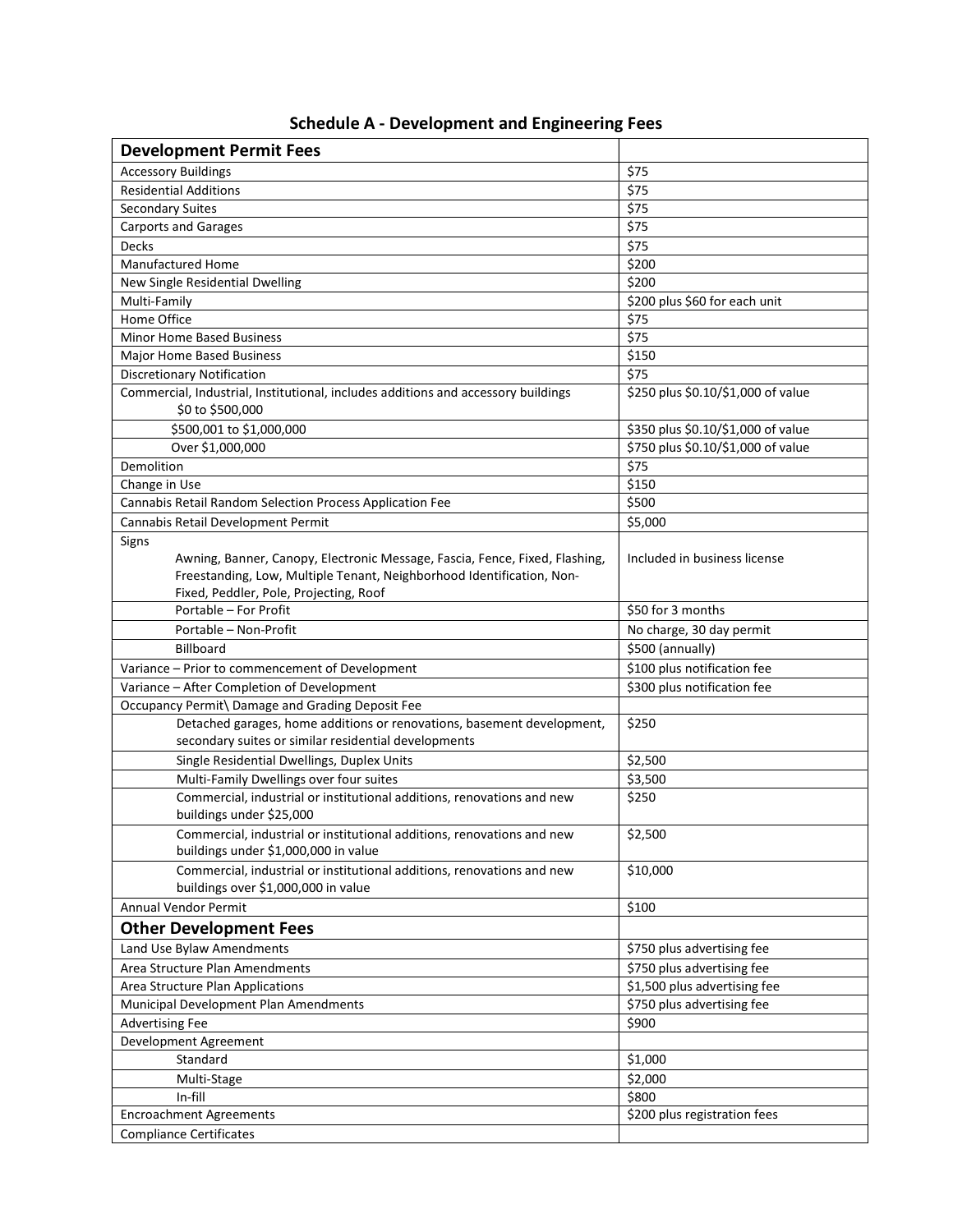| Residential             | \$100 |
|-------------------------|-------|
| <b>Residential Rush</b> | \$200 |
| Non-Residential         | \$200 |
| Non-Residential Rush    | \$400 |
| File Search             | \$100 |
| Development Appeal      | \$160 |

| <b>Engineering Fees and Fines</b>                                                |                         |
|----------------------------------------------------------------------------------|-------------------------|
| <b>Engineering Plan Review</b>                                                   | \$50 per lot per review |
| <b>Construction Completion Certificate Inspection</b>                            | \$500                   |
| Final Acceptance Certificate Inspection                                          | \$500                   |
| Failure to obtain an On Street Construction Permit - 1 <sup>st</sup> Offence     | Warning                 |
| Failure to obtain on On-Street Construction Permit - 2 <sup>nd</sup> Offence     | \$600                   |
| Failure to obtain on On-Street Construction Permit - Each additional Offence     | \$1,000                 |
| Road Closure Assistance (includes signage and barricades and placement thereof)- | \$250                   |
| Per On-Street Construction Approval – Construction Only                          |                         |
| TRAVIS Fee (over-weight or over dimensional loads)                               | \$15.00                 |

# Cannabis Retail Development Permit Application Refund

A refund for a cannabis retail development permit application may be made if the applicant requests the application be withdrawn. The refund amount shall be based on the following:

- 100% refund of the permit fee if prior to any review by the Development Authority
- 50% refund of the permit fee after review by the Development Authority but prior to a decision being made on the permit application

Once a decision has been made by the Development Authority, no refund shall be issued.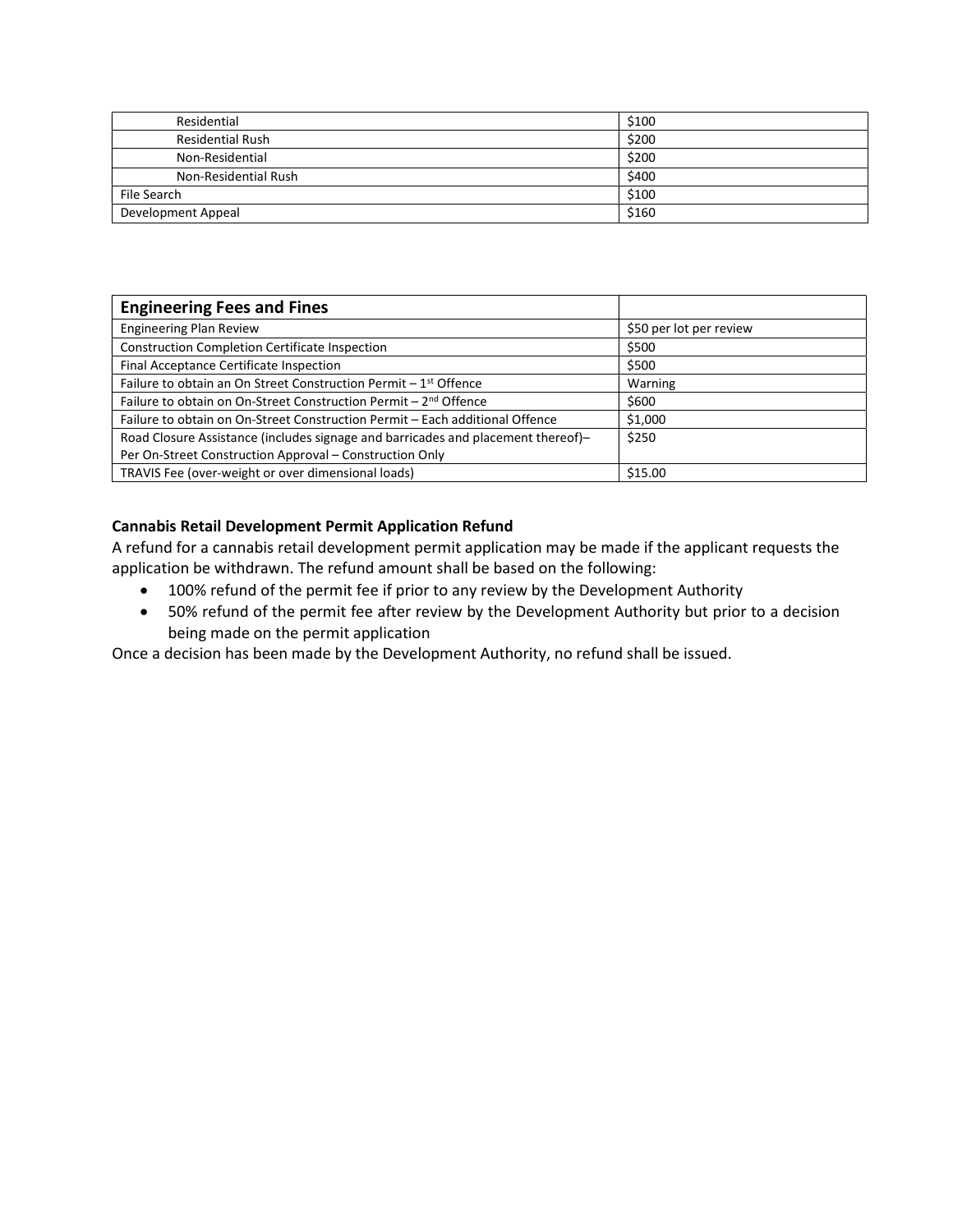### **Schedule B Building Safety Codes Fees**

#### Residential new construction

| $\sim$                   | Minimum fee                     | \$100.00                             |
|--------------------------|---------------------------------|--------------------------------------|
| $\sim$ 10 $\pm$          | Ground floor (per sq.ft)        | \$0.50                               |
|                          | - Additional floors (per sq.ft) | \$0.50                               |
|                          | Attached garage (per sq.ft)     | \$0.50                               |
| $\overline{\phantom{a}}$ | Basement development            | \$0.20 per sq.ft. - minimum \$100.00 |

# Residential other

|                          | Manufactured Home                                           | \$150.00                                 |
|--------------------------|-------------------------------------------------------------|------------------------------------------|
| $\overline{\phantom{a}}$ | Additions, solariums                                        | \$0.80 per sq.ft.- minimum \$100.00      |
| $\overline{\phantom{a}}$ | Detached garage                                             | \$100.00                                 |
| $\overline{\phantom{a}}$ | Renovations greater than \$5,000 construction value         | \$100.00                                 |
| $\overline{\phantom{a}}$ | <b>Decks</b>                                                | \$75.00                                  |
| $\overline{\phantom{a}}$ | Fireplace installation                                      | \$75.00                                  |
| $\overline{\phantom{a}}$ | Demolition                                                  | \$100.00                                 |
| $\overline{\phantom{a}}$ | Heating upgrade                                             | \$75.00                                  |
| $\overline{\phantom{a}}$ | Minimum fee - all other types not listed                    | \$75.00                                  |
|                          | All other building permits                                  |                                          |
|                          | Commercial, industrial, institutional, assembly, sprinkler, |                                          |
|                          | Commercial kitchen equipment, heating upgrades, apartments  |                                          |
| $\overline{\phantom{a}}$ | Cost per thousand of construction value                     | \$6.50 per \$1,000 of construction value |

# Change in Use \$100

Safety Codes Council (SCC) Fees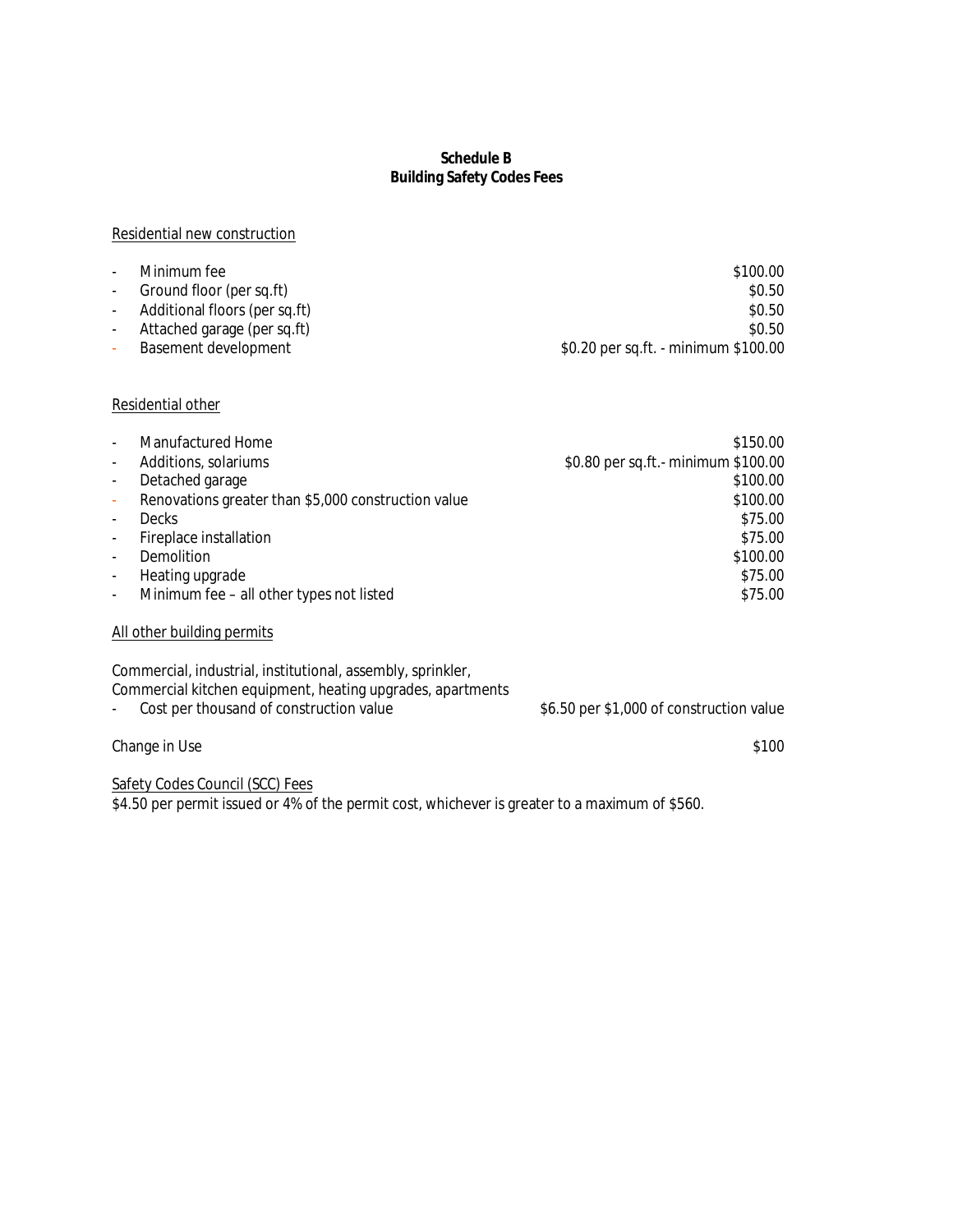#### **Schedule C**

# **Plumbing Safety Codes Fees**

| <b>Contractor Fees</b>              |                   |                                     |    | <b>Homeowner Fees</b> |
|-------------------------------------|-------------------|-------------------------------------|----|-----------------------|
| <b>Number of</b><br><b>Fixtures</b> | <b>Permit Fee</b> | <b>Number of</b><br><b>Fixtures</b> |    | Permit                |
| 1                                   | \$90              |                                     | 1  |                       |
| 2                                   | \$90              |                                     | 2  |                       |
| 3                                   | \$95              |                                     | 3  |                       |
| 4                                   | \$100             |                                     | 4  |                       |
| 5                                   | \$105             |                                     | 5  |                       |
| 6                                   | \$110             |                                     | 6  |                       |
| 7                                   | \$115             |                                     | 7  |                       |
| 8                                   | \$120             |                                     | 8  |                       |
| 9                                   | \$125             |                                     | 9  |                       |
| 10                                  | \$130             |                                     | 10 |                       |
| 11                                  | \$135             |                                     | 11 |                       |
| 12                                  | \$140             |                                     | 12 |                       |
| 13                                  | \$145             |                                     | 13 |                       |
| 14                                  | \$150             |                                     | 14 |                       |
| 15                                  | \$155             |                                     | 15 |                       |

| tractor Fees |                   |                                     | <b>Homeowner Fees</b> |
|--------------|-------------------|-------------------------------------|-----------------------|
|              | <b>Permit Fee</b> | <b>Number of</b><br><b>Fixtures</b> | <b>Permit Fee</b>     |
| 1            | \$90              | 1                                   | \$125                 |
| 2            | \$90              | 2                                   | \$125                 |
| 3            | \$95              | 3                                   | \$130                 |
| 4            | \$100             | 4                                   | \$135                 |
| 5            | \$105             | 5                                   | \$140                 |
| 6            | \$110             | 6                                   | \$145                 |
| 7            | \$115             | 7                                   | \$150                 |
| 8            | \$120             | 8                                   | \$155                 |
| 9            | \$125             | 9                                   | \$160                 |
| 10           | \$130             | 10                                  | \$165                 |
| 11           | \$135             | 11                                  | \$170                 |
| 12           | \$140             | 12                                  | \$175                 |
| 13           | \$145             | 13                                  | \$180                 |
| 14           | \$150             | 14                                  | \$190                 |
| 15           | \$155             | 15                                  | \$195                 |

Add \$5 for each additional fixture over 15

#### Safety Codes Council (SCC) Fees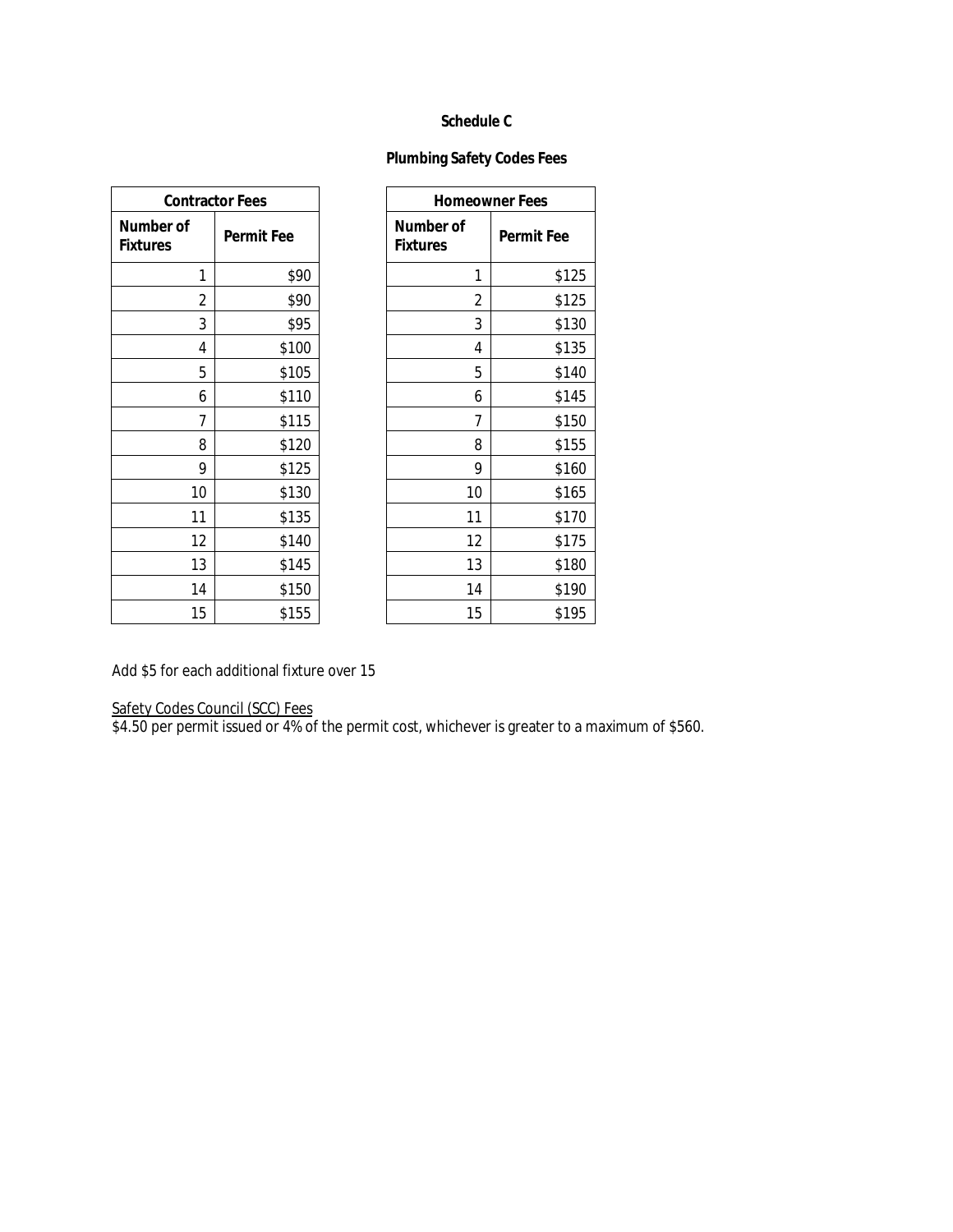#### **Schedule D**

# **Gas Safety Code Fees**

| <b>Commercial &amp; Industrial</b> |                   |                                    | <b>Residential</b> |               |  | <b>Residential</b>          |                   |
|------------------------------------|-------------------|------------------------------------|--------------------|---------------|--|-----------------------------|-------------------|
| <b>BTU Input</b>                   | <b>Permit Fee</b> | <b>Number of</b><br><b>Outlets</b> |                    | Permit<br>Fee |  | Number of<br><b>Outlets</b> | <b>Permit Fee</b> |
| $0 - 400,000$                      | \$100             |                                    |                    | \$90          |  |                             | \$125             |
| 400,001 to 700,000                 | \$150             |                                    |                    | \$90          |  |                             | \$125             |
| 700,001 to<br>1,000,000            | \$200             |                                    | 3                  | \$110         |  |                             | \$145             |
|                                    |                   |                                    |                    | 0.120         |  | $\mathbf{A}$                | 016               |

| <b>Residential</b>          |               |  |  |  |
|-----------------------------|---------------|--|--|--|
| Number of<br><b>Outlets</b> | Permit<br>Fee |  |  |  |
| 1                           | \$90          |  |  |  |
| 2                           | \$90          |  |  |  |
| 3                           | \$110         |  |  |  |
| 4                           | \$130         |  |  |  |
| 5                           | \$150         |  |  |  |

#### **Contractor Gas Permit Homeowner Gas Permit**

|   | dential       | <b>Residential</b>                 |                   |
|---|---------------|------------------------------------|-------------------|
|   | Permit<br>Fee | <b>Number of</b><br><b>Outlets</b> | <b>Permit Fee</b> |
| 1 | \$90          |                                    | \$125             |
| 2 | \$90          | 2                                  | \$125             |
| 3 | \$110         | 3                                  | \$145             |
| 4 | \$130         | 4                                  | \$165             |
| 5 | \$150         | 5                                  | \$185             |

For Contractor Commercial and Industrial permits add \$ 5.00 for each 100,000 BTU over 1 million

For Contractor residential permits add \$10 for each additional outlet over 5

For Homeowner residential permits add \$10 for each additional outlet over 5

Safety Codes Council (SCC) Fees